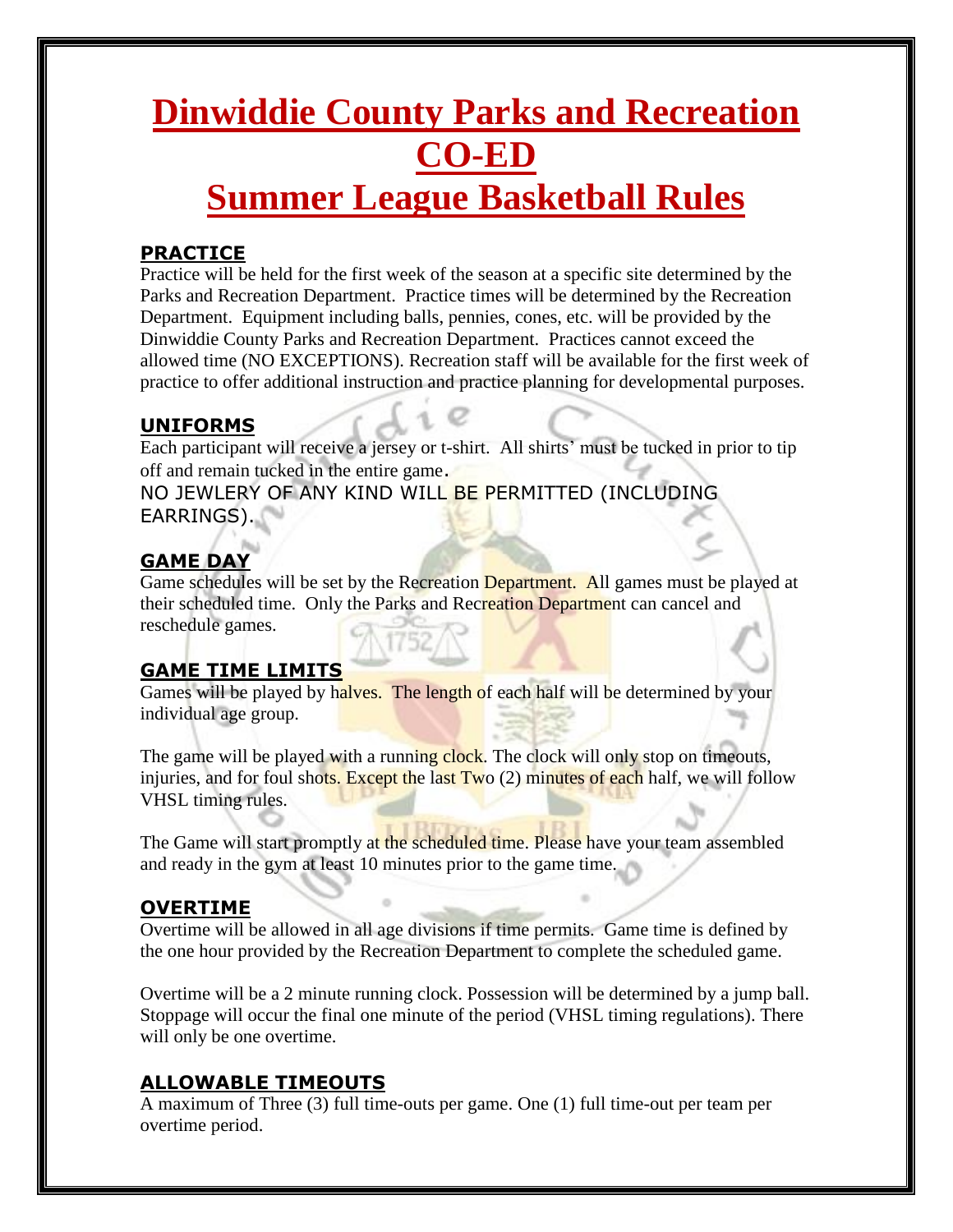## **WARMUP TIMES; HALFTIME**

A minimum of Three (3) minutes will be allowed for warm-up between games. A Two (2) minute half-time will be granted.

## **TEAM CONDUCT PRIOR TO SCHEDULED PRACTICE / GAME**

Teams waiting to play should be seated until time for their game. No outside basketballs are allowed in the gym. No shooting at the baskets is permitted during time-outs or intermissions. Before each game only the teams warming up for that game should be shooting at the baskets. Officials and Dinwiddie County Parks and Recreation staff have the authority to ask all individuals who do not comply to leave the gymnasium.

# **SUBSTITUTION RULE**

There will be a mandatory playing rule for each team. Each player must play at least half the game. Free substitution will be allowed for all age groups. All players must sit at least once during a game, unless a team only has five players present. It is the coach's responsibility to keep track of this. If a player is found to not have sat out (as determined by the Parks and Recreation staff), the team/coach in violation can be subject to disciplinary actions.

# **GYM OPENING TIME**

Gyms will be open only **THIRTY** (30) minutes prior to the start of the first game. Teams/participants will not be allowed into the facility if they arrive early.

# **TEAM / PLAYER SUPERVISION**

Each team must be supervised by their coach, bench coach, or an adult whom has an approved background check by the Parks and Recreation Department while in the school. This includes the actions of spectators (no balls, toys, running in hallways or in the gym).

All participants must be picked up promptly after practice and games. Parents/Guardians must be responsible and prompt for all practices and games. Repeated offenses will be reported to the Dinwiddie County Parks and Recreation Department for further action.

# **COACHING BOX**

The coaching box will be the space from the end of the bench to the half line. A coach is not allowed on the court unless allowed by the official (s) (EX: Injury).

# **CODE OF CONDUCT**

Each coach is required to adhere to the **Coach's Code of Conduct.** Each parent is required to adhere to the **Parent's Code of Conduct.**

## **ADDITIONAL GAME RULES**

A player who is bleeding, has a wound, or has an excessive amount of blood on their uniform must leave the game and may not re-enter before the blood has been removed, stopped bleeding, or the open wound has been covered.

All players will be allowed 5 personal fouls.